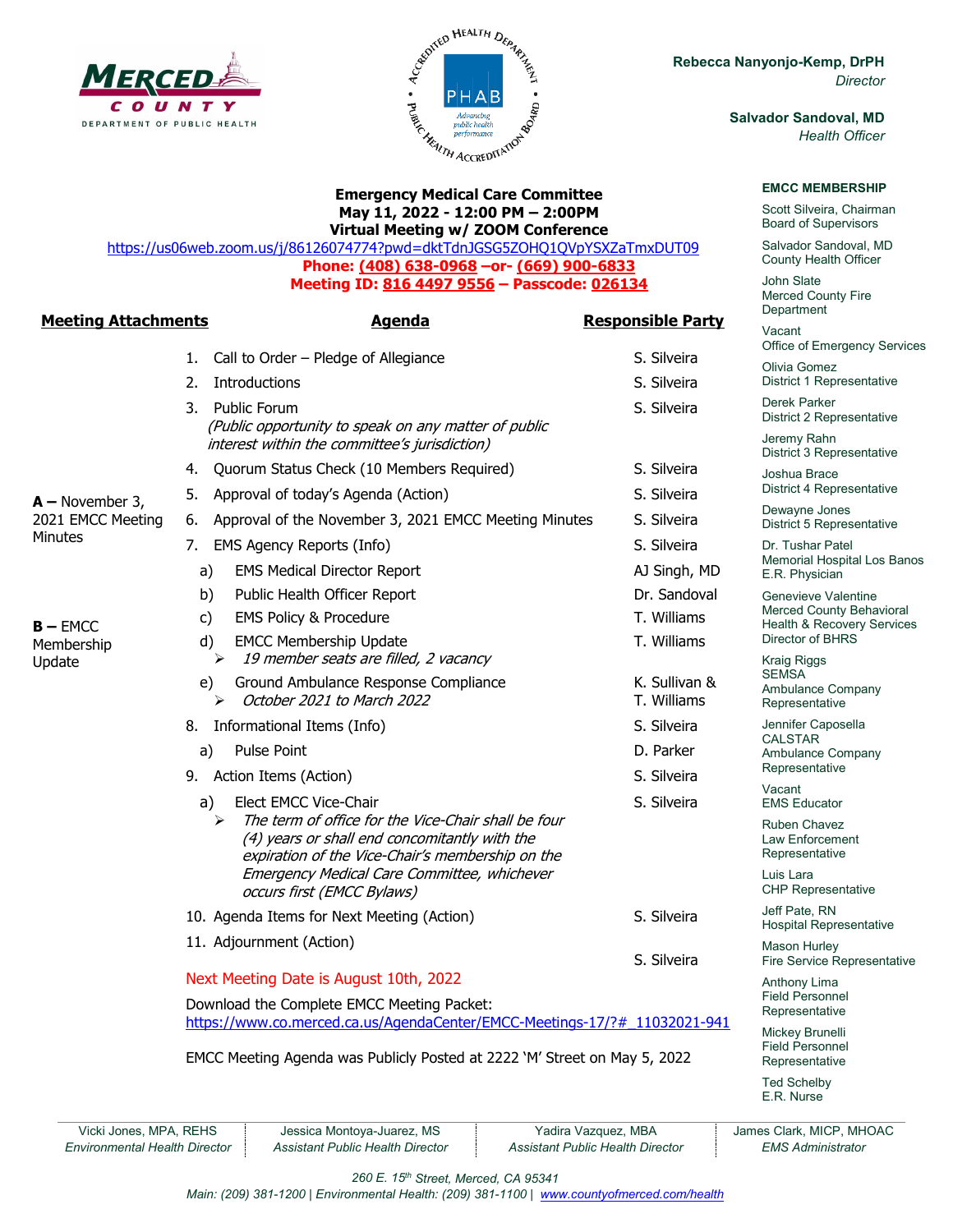



**Salvador Sandoval, MD** *Health Officer*

## Emergency Medical Care Committee MEETING MINUTES November, 3 2021

Committee Members Present: Scott Silveira, EMCC Chair & Board of Supervisors Member, Dr. Tushar Patel, Memorial Hospital Los Banos ER Physician, Derek Parker, Supervisor District 2, Fire Chief Mason Hurley, Jeremy Rahn, Supervisor District 3, Fire Service Representative (Los Banos Fire), Jennifer Caposella, CALSTAR Ambulance Company Representative, John Slate, County OES, Genevieve Valentine, Merced County Behavioral Health & Recovery services (Director of BHRS), Ruben Chavez, Law Enforcement Representative, Dewayne Jones, Supervisor District 5, Luis Lara, CHP Representative, Olivia Gomez, District 1 Representative, Mickey Brunelli, Field Personnel Representative, Kraig Riggs, Ambulance Company Representative (SEMSA), Bryan Donnelly, EMS Educator (Merced College), Joshua Brace, District 4 Representative, and David Scheurich, Office of Emergency Services.

Ex-Officio Members Present: Dr. Ajinder Singh, EMS Medical Director, and Dr. Salvador Sandoval, County Health Officer.

**Ex-Officio Members absent:** Rebecca Nanyonjo-Kemp, Public Health Director.

Committee Members Absent: Jeff Pate, Hospital Representative (Los Banos Memorial Hospital), Anthony Lima, Field Personnel Representative and Ted Shelby, E.R Nurse.

EMS Agency Staff Present: James Clark, EMS Administrator, Tim Williams, EMS Coordinator, Ron Duran, EMS Specialist and Frank Romero, OAIII.

Guests Present: Carly Alley, SEMSA/Riggs, Jackie Coulter, David Murphy, Michael Courtney, Dennis Brazil, MaryJo Quintero, DeeAnn Dion, Jared Christensen, Jenna Anderson Merced County Counsel, Michael Crabtree, Yadira Vazquez and Kristynn Sullivan.

Call to Order: Chairman Silveira called the meeting to order at 12:01 PM.; introductions were made and all were welcomed.

Public Forum: No comments from the public were made and the forum was closed.

Quorum Status Check (8 members required):A Quorum of EMCC voting members were present.

Approval/Additions/Deletions of the Agenda (Action): A Motion was made by Genevieve Valentine to accept the agenda; the motion was seconded by Ruben Chavez. The agenda was approved by unanimous vote.

Approval of the July 7th, 2021 Meeting Minutes (Action): A Motion was made by Joshua Brace to accept the meeting minutes; the motion was seconded by Jeremy Rahn. The meeting minutes were approved by unanimous vote.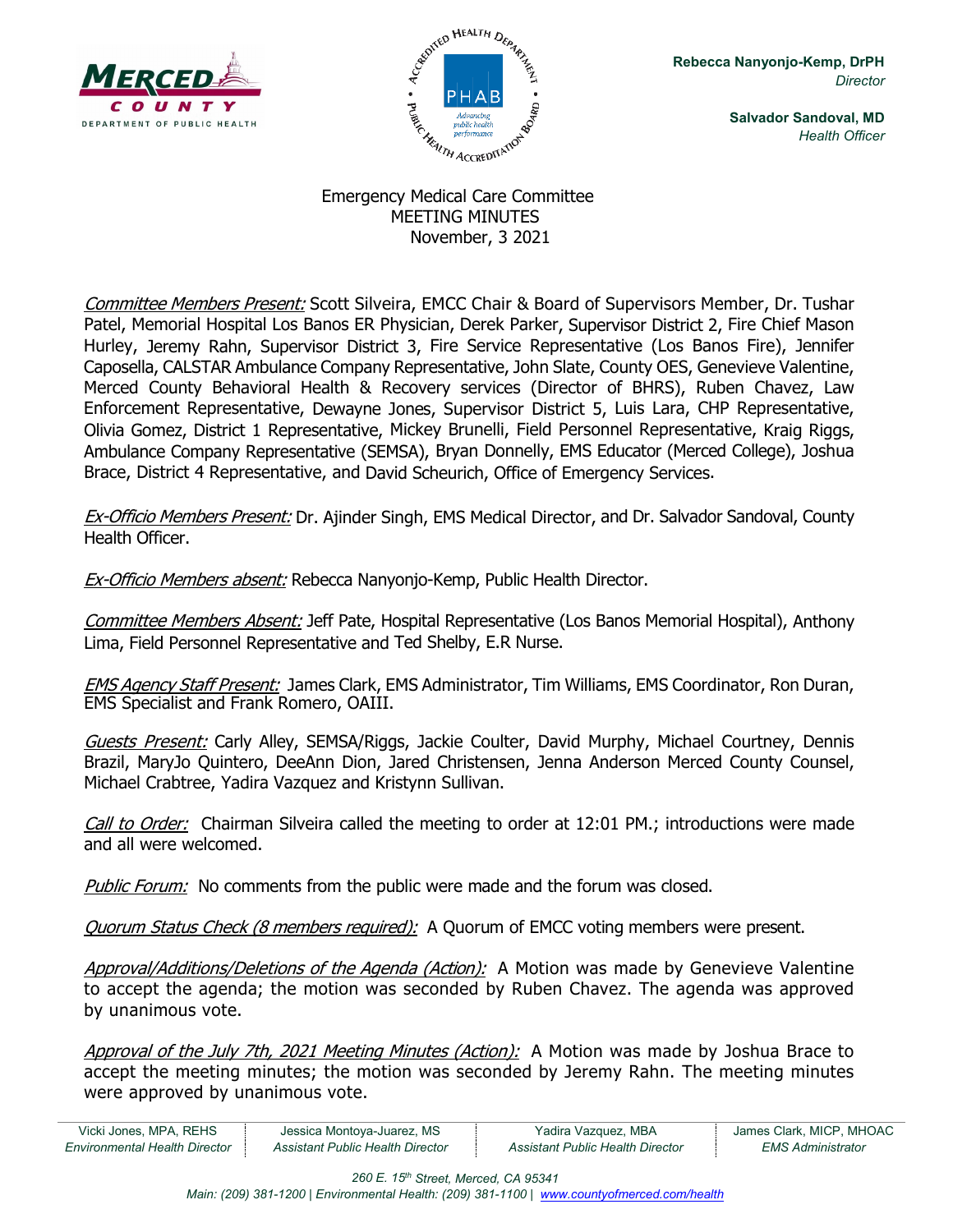### EMS Agency Reports: (Info)

Dr. AJ Singh (EMS Medical Director Report): Dr. Singh reported that 170 AED's have been distributed throughout our county, Dr. Singh mentioned that with CPR training and the use of AED's survival rate is around 70-80% and that there is a high importance of being aware of the locations of the AED's in our county asking the committee of any ideas for discussion. Members discussed a few transports within our county.

Dr. Sandoval (Public Health Officer Report): Dr. Sandoval reported that we have had close to 44k cases of Covid-19 with about 1,300 active cases. We have had 602 deaths since the start of the pandemic. Active hospitalization is about 41 Covid-19 positive patients, with a 9.2% test positivity rate. Dr. Sandoval shared the case rate comparison between the 7 day case rates of vaccinated being 9.803 per hundred thousand and un-vaccinated being 51.62 per hundred thousand. Dr. Sandoval discussed the breakdowns of case rate per city, race and gender. Members discussed some of the variables of cases within our county.

M. Hurley (Policy and Procedure Subcommittee Report) Chief Hurley reported that the subcommittee has not met since the last meeting. They continue to work on policies and will update as they are completed. Chief Hurley asked Mickey Brunelli to report on the System resource response management policy, Chief Brunelli shared the need to implement the policy to assist in freeing up ALS units to higher priority calls through assessment.

### T. Williams (EMCC Membership Update):

- There are twenty-one (21) positions identified in the Emergency Medical Care Committee Bylaws;
- Currently, there are 21 Board-appointed members on the Emergency Medical Care Committee. There are no vacancies;
- 11 members constitute a Quorum.

T. Williams (EMS Crisis and Survival Crippling Workforce Shortage) Tim informed the committee of some local and nationwide statistics in regards to work force shortages within first responders. Tim mentioned that staffing has always been an issue but now with Covid-19 there has been an increase in shortages throughout the nation. Tim presented the following presentation: https://www.co.merced.ca.us/DocumentCenter/View/28310/EMS-Crisis-and-Survival Crippling-[Workforce-Shortage](https://www.co.merced.ca.us/DocumentCenter/View/28310/EMS-Crisis-and-Survival_Crippling-Workforce-Shortage) . Members discussed the presentation.

K. Sullivan (Ground Ambulance Response Compliance July 2020 to September 2021) Mrs. Sullivan provided the following response time compliance report: <https://www.co.merced.ca.us/DocumentCenter/View/28311/Response-Time-Compliance> Members discussed the presentation.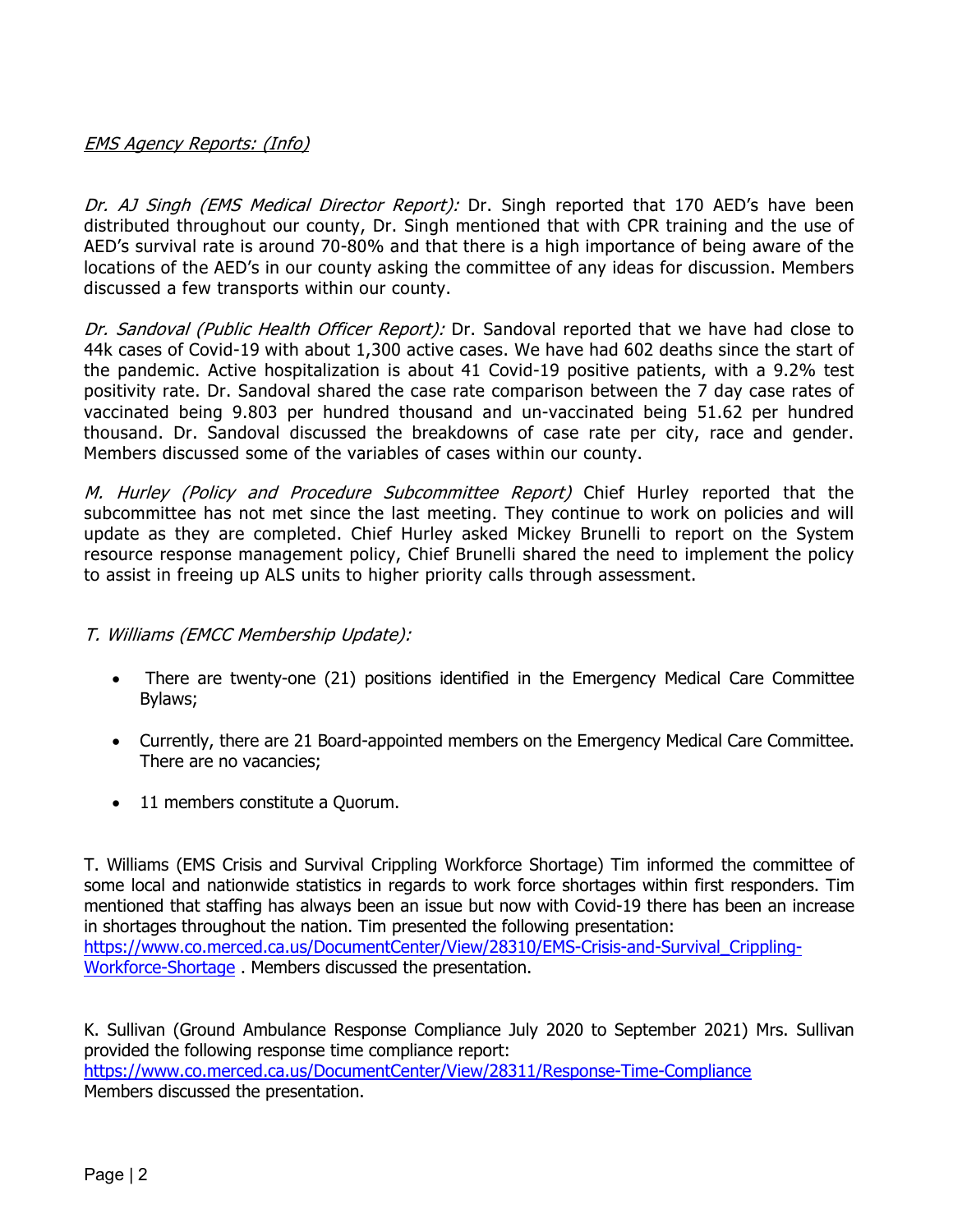#### Informational Items:

G. Valentine (5150/5585 W&IC Presentation: Overview of 5150/5585 Welfare & Institutional Code, detainment criteria and role of first responders) Mrs. Valentine spoke of a presentation that was presented at their July meeting in regards to the 5150 cases and its impact on some of the first to the EMCC committee. Mrs. Coulter provided the following presentation:

<https://www.co.merced.ca.us/DocumentCenter/View/28288/Training-for-First-Responders-11-2021> Members discussed the presentation amongst each other.

#### Action Items:

S. Silveira (Elect EMCC Vice-Chair: The term of office for the Vice-Chair shall be four (4) years or shall end concomitantly with the expiration of the Vice-Chair's membership on the Emergency Medical Care Committee, whichever occurs first (EMCC Bylaws) Item was tabled until next meeting.

#### S. Silveira (Designate Four (4) EMCC Meeting Dates/Year

The EMCC shall meet no less than four (4) times annually (EMCC Bylaws) S. Silveira asked we change the months that the EMCC meet to be November, February, May and August. There was no objection.

Agenda Items for Next Meeting: (Action)

• None

Adjournment (Action): at 2:20 PM.

Additional comments:

The Next EMCC meeting will be held February  $2<sup>nd</sup>$ , 2022 – 12PM